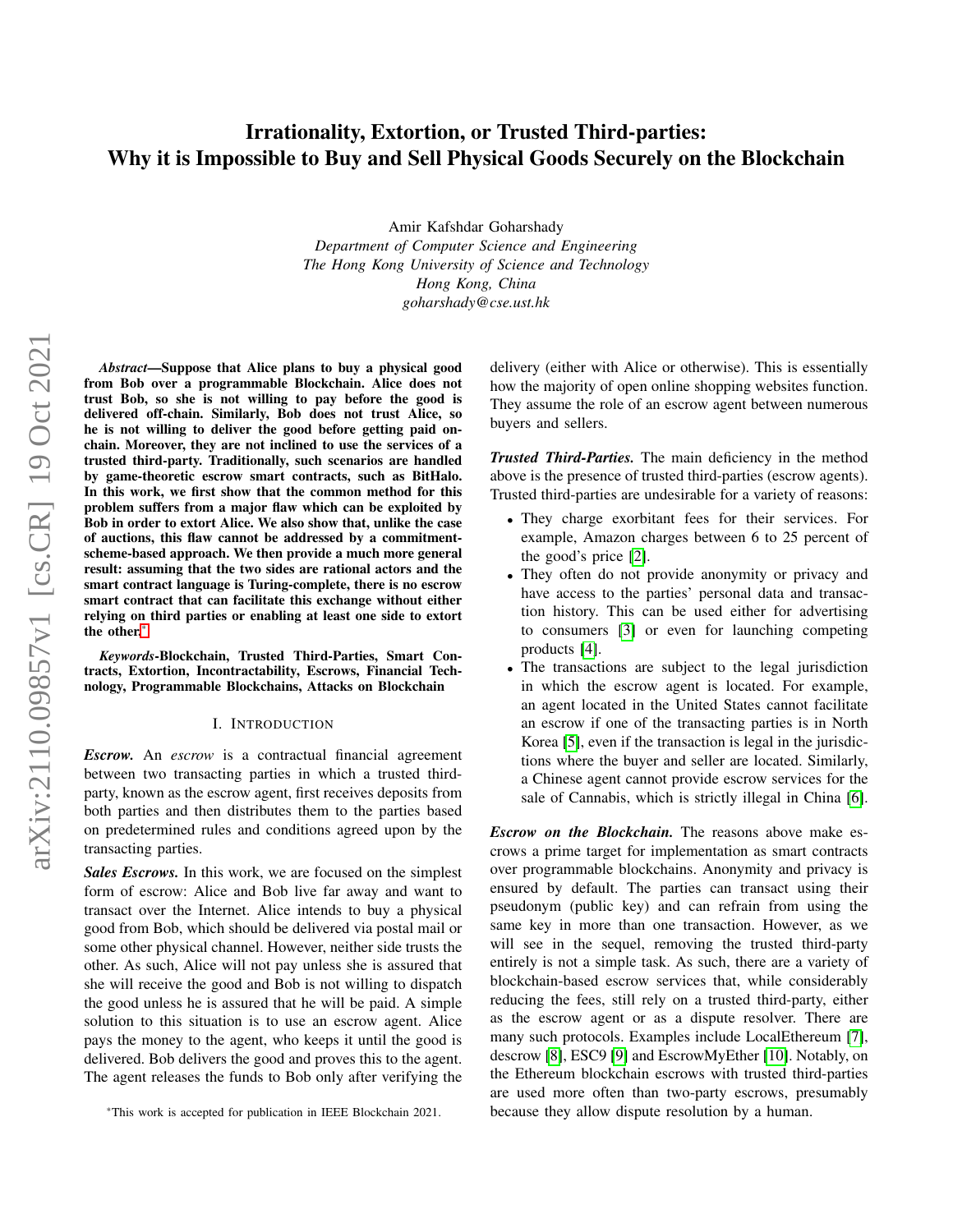*BitHalo.* With the aim of removing the trusted third-party altogether, the first strictly two-party escrow smart contract was provided by BitHalo [\[11\]](#page-8-9). The basic mechanism is to ask both Alice and Bob to provide a deposit to the contract. Then, Bob has a predetermined amount of time to deliver the good to Alice. Finally, each party can tell the contract whether the good was delivered and the contract distributes the funds accordingly. If the two parties do not agree, the contract will burn all the funds. The idea is that the threat of losing their deposit forces/incentivizes the parties to be truthful when dealing with the contract. Although BitHalo is a Bitcoin-based protocol, variants of this idea have been implemented for programmable blockchains such as Ethereum, too. Examples include EthCrow [\[12\]](#page-8-10) and Ethereum Escrow [\[13\]](#page-8-11). The Solidity Language documentation [\[14\]](#page-8-12) provides a variant, called *safe remote purchase*, in which the funds are unlocked only if Alice confirms the goods are delivered, i.e. they remain locked and are not refunded even if both parties agree that the good was not delivered. The same document mentions that "there are multiple ways to solve this problem, but all fall short in one or the other way." It identifies the problem to be the inability of determining on-chain whether the item has truly arrived. However, as we will show in the sequel, the problem is indeed deeper and the incentives are not sufficient.

*Extortion and Punishment.* As we will see in Section [II,](#page-1-0) a major flaw in the BitHalo-like approaches is that Bob can extort Alice by declaring to the contract that the good has been fulfilled even though it is not. At this point, Alice has two choices: either she tells the truth and both parties lose their deposit, or she plays along with the extortion, in which case Bob successfully obtains a higher payoff, but Alice herself also gets part of her deposit back. Assuming Alice is a rational agent who aims to maximize her own payoff, the right choice is to allow the extortion and not punish Bob. Surprisingly, the opposite is also possible, i.e. Alice can extort Bob, too.

*Data Hiding.* Intuitively, the reason why Bob can extort Alice is that he can commit to his choice, i.e. his declaration on whether the good is delivered, on the blockchain and Alice can see this choice. This changes the game for Alice and puts her in a position where the rational action is to yield to extortion. See Section [II](#page-1-0) for more details. A similar situation exists in multi-party blind auction protocols, such as those in [\[14\]](#page-8-12), where the participants should not be able to see the choices/bids made by their competitors before making their own bid. In blind auction smart contracts, the problem is solved by relying on cryptographic primitives known as commitment schemes [\[15\]](#page-8-13), [\[16\]](#page-8-14). In Section [III,](#page-3-0) we show why such a solution is not applicable to the escrow. The basic intuition is that such kind of data hiding works only if it is in the interest of the data's originator not to disclose it. However, in our case, the extortionist Bob has an active interest in disclosing and publicly committing to his choice.

*Our Contribution.* In this work, our contributions are as follows:

- We present the classical two-party escrow smart contract, together with its folklore game-theoretic analysis. This is a systematization of knowledge that is already widely available in the open-source smart contract community.
- We show that the folklore game-theoretic analysis is essentially wrong and makes an assumption of simultaneous action that does not hold on the blockchain.
- We demonstrate that the classical two-party escrow contract is vulnerable to an extortion attack.
- We provide a simple argument showing that the extortion problem cannot be mitigated by relying on commitment schemes and hiding the parties' choices.
- Finally, assuming that the parties are rational agents and the smart contract language is Turing complete, we argue that it is impossible to implement the basic sales escrow as a smart contract without trusted third-parties or vulnerability to extortion. In other words, any escrow smart contract has one of the following three demerits:
	- Assuming irrational agents who are willing to punish the other side, even if it is not in their own interest; or
	- Relying on a third-party; or
	- Enabling at least one of the two parties to extort the other.

In summary, we illustrate that the smart contract and Dapp community is wrong in assuming that the current implementations of two-party escrows have a well-designed mechanism that incentivizes rational actors to be truthful. More shockingly, we show that the smart contracts on programmable blockchains have inherent limitations that make it impossible to implement such a contract. In a sense, this can be considered the first *incontractability* result on programmable blockchains. This is particularly surprising since the Blockchain game-theoretic model of computation is quite versatile, e.g. one can generate true (game-theoretic) randomness [\[17\]](#page-8-15), which is impossible on a Turing machine.

#### II. CLASSICAL ESCROW

<span id="page-1-0"></span>In this section, we present the classical BitHalo-like escrow contract and the game-theoretic analysis that is often applied to it. We will then show how the analysis is incorrect and how extortion is enabled.

# <span id="page-1-1"></span>*A. Specification of a BitHalo-like Classical Escrow Contract*

Suppose that Alice wants to buy a physical good with price  $x$  from Bob. In a classical escrow smart contract, both sides pay a deposit to the contract in the first step. Alice pays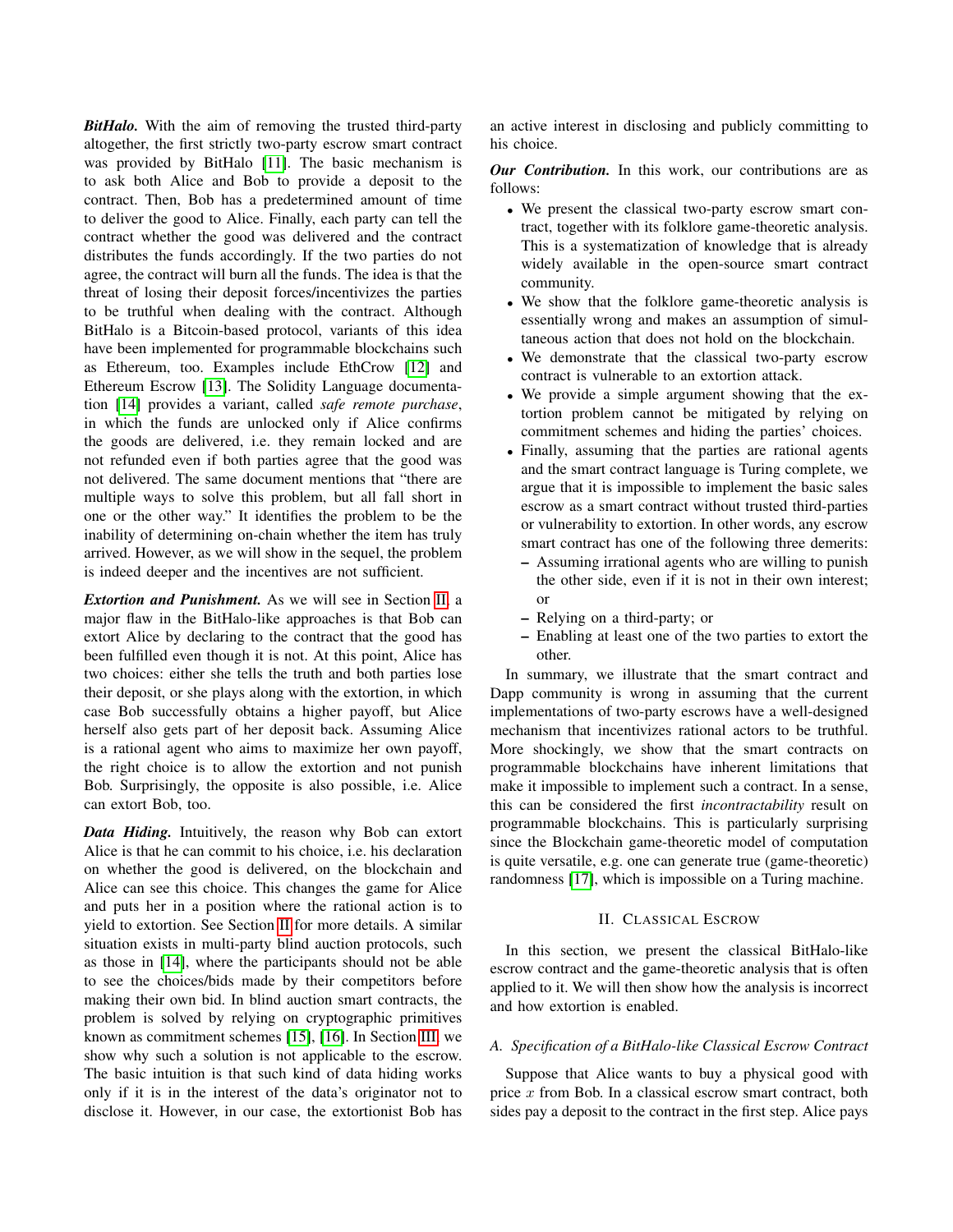$2 \cdot x$  units and Bob pays x units<sup>[†](#page-2-0)</sup>. After both deposits are received, the contract locks the funds for a predetermined amount of time. In this time, Bob should deliver the good to Alice. When this time expires, each of the two parties can call a function in the smart contract to declare their choice. Each party's choice is a single bit, denoting whether that party believes the good was delivered (1) or not delivered  $(0)^{\ddagger}$ . The contract then pays the parties in accordance with their choices:

- If both parties agree that the good was delivered, the contract pays  $2 \cdot x$  units to Bob and x units to Alice. Given that Alice's initial deposit was  $2 \cdot x$  and Bob's was  $x$ , this is equivalent to transferring  $x$  units from Alice to Bob.
- If both parties agree that the good was not delivered, then the contract refunds the original deposits, sending x units to Bob and  $2 \cdot x$  units to Alice.
- If the two parties do not agree, then the contract burns all the money.

| Bob<br>Alice |                                 |                                 |
|--------------|---------------------------------|---------------------------------|
|              | $\boldsymbol{x}$<br>$2 \cdot x$ |                                 |
|              |                                 | $2 \cdot x$<br>$\boldsymbol{x}$ |

The table above shows the amount that is paid $§$  to each party based on the parties' choices. An illustration of this contract is shown in Figure [1.](#page-3-1) It is easy to implement this contract on any programmable blockchain and, as mentioned before, several Ethereum implementations exist.

## <span id="page-2-3"></span>*B. Folklore Game-theoretic Analysis and its Gap*

Although game-theoretic analysis is common in Blockchain literature [\[18\]](#page-8-16)–[\[23\]](#page-8-17), we could find no formal peer-reviewed game-theoretic analysis of this escrow contract. Nevertheless, the escrow contract above, and its variants, have been used for buying and selling physical goods using various cryptocurrencies, mainly Bitcoin. The argument for its security, as presented in many informal blog posts and whitepapers, is as follows: Although the smart contract cannot access any off-chain information, both parties have access to a ground truth, i.e. whether the physical good was actually delivered. This ground truth establishes an equilibrium in which it is in every party's best interest to declare the truth to the smart contract. In

<span id="page-2-0"></span><sup>†</sup>In some variants, both parties pay a deposit of  $2 \cdot x$ . This does not make a difference in any of our analyses.

<span id="page-2-1"></span>‡ If a party does not declare their choice in time, the contract will assume a default choice for the party (usually 1).

<span id="page-2-2"></span>§ In Ethereum, it is good practice to let the parties collect their money from the smart contract by calling a function, rather than having the smart contract proactively send the money. Throughout this paper, whenever we say a contract pays a party we assume that the payment is collected using this pattern.

other words, the contract implements the following matrix game (normal-form game):

|       | . .          |              |
|-------|--------------|--------------|
| Bob   |              |              |
| Alice |              |              |
|       |              |              |
|       |              | $-2 \cdot x$ |
|       | $-x$         |              |
|       | $-2 \cdot x$ | x            |

Each player has two strategies  $(0 \text{ or } 1)$  and the payoff depends on both player's choices. This is essentially the same as the matrix in Section [II-A,](#page-1-1) except that the initial deposits are deducted and the numbers represent the total payoff for each player. Note that we do not consider the value of the physical good, since the payoffs in the contract are only based on the player's choices and are independent of whether the good was actually delivered.

Given the ground truth, declaring the true choice is always a correlated equilibrium:

- If the ground truth is 0, i.e. the good is not delivered, then it is in each party's best interest to choose strategy 0, assuming that the other party does the same. For example, knowing that Alice will choose 0 because the good was not delivered, it is in Bob's best interest to also choose 0 and get a payoff of 0, rather than choosing 1 and getting a payoff of  $-x$ .
- Similarly, if the ground truth is 1, i.e. the good was actually delivered in the physical world, it is in each party's interest to declare strategy 1 to the smart contract.

As such, the folklore analysis concludes that being truthful is an equilibrium and if both parties are rational, then it is in their best interest to use the ground truth as their strategy. Note that the assumption of rationality, i.e. that each party is motivated purely by self-interest and aims to maximize their own payoff, is central in this analysis and the contract will not work if, for example, one of the parties is malicious and aims to minimize the payoff of the other party, even if it leads to a decrease in their own payoff, too.

While the analysis of the game seems correct, a major gap in this argument is due to the fact that the game does not faithfully model the classical escrow smart contract. Specifically, in this analysis, the contract is modeled as a Nash game, i.e. a one-shot two-player non-cooperative game with simultaneous actions taken by both players/parties. The problem is that the players' actions are essentially transactions on the blockchain, e.g. calling functions in a smart contract. As such, they are not executed simultaneously. Indeed, as soon as one of the parties declares their choice on the blockchain, the other party can see this choice and act accordingly, i.e. change their own choice. As we will see in Section [II-C,](#page-3-2) this simple difference is precisely what enables extortion. The classical solution for mimicking simultaneous actions on the blockchain, i.e. ensuring that each party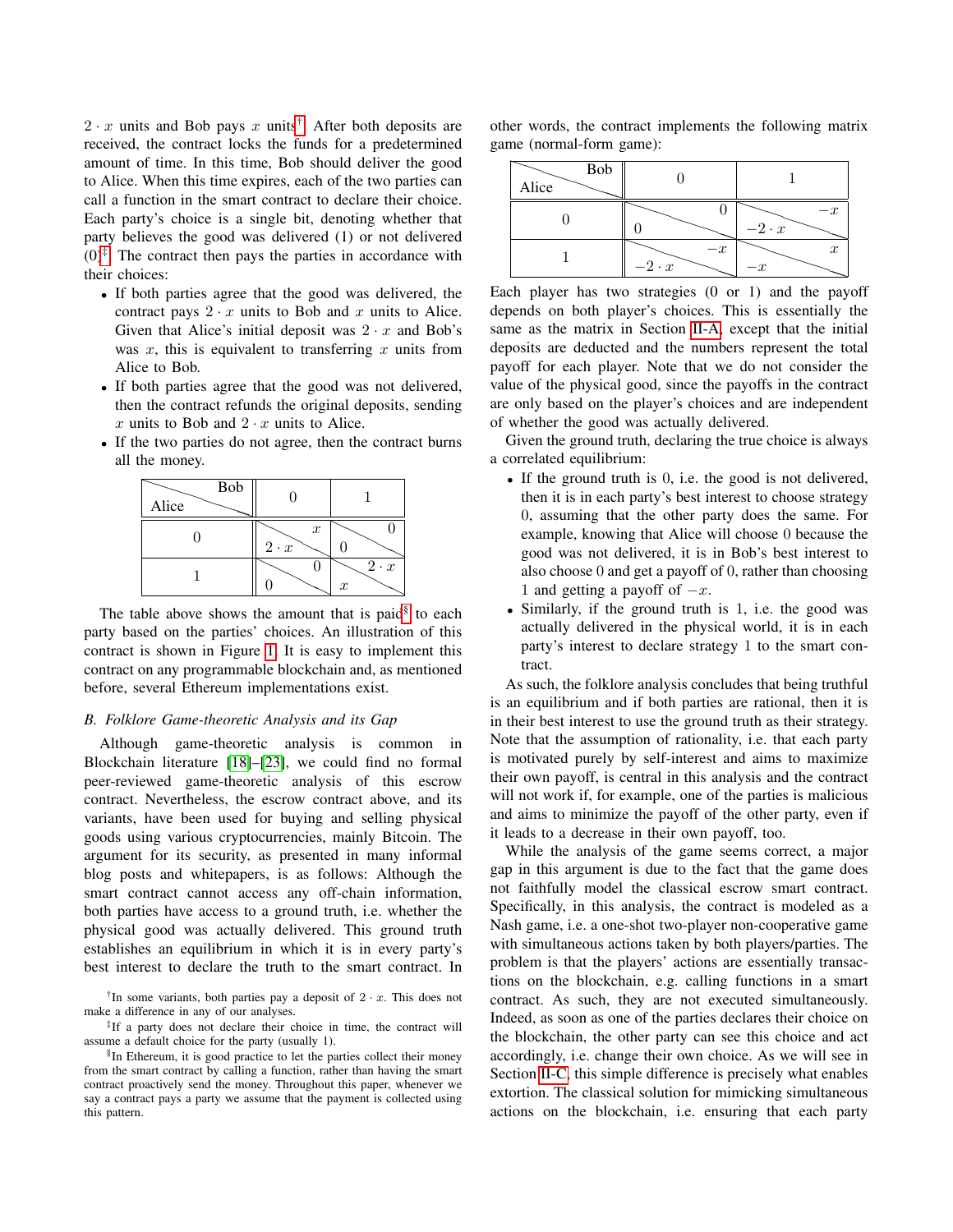

Figure 1. Illustration of the steps in a BitHalo-like classical escrow contract.

<span id="page-3-1"></span>finalizes their choice before knowing the choice of the other party, is to use a commitment scheme. We will show in Section [III](#page-3-0) that this solution cannot be applied for escrows.

## <span id="page-3-2"></span>*C. Extortion Attacks*

We now demonstrate how Bob can extort Alice in the contract of Section [II-A.](#page-1-1) Bob's extortion strategy is quite simple. He performs the first step of the contract and pays his deposit. However, when the funds are locked, he does not send the physical good to Alice. Then, as soon as the predetermined deadline for delivering the good expires and the parties can declare their choices, Bob sends a message (function call) to the smart contract, declaring that the good is delivered and his choice is 1.

At this point, Alice knows that the good is not delivered and the ground truth is 0. However, she can also observe the blockchain and knows that Bob has declared 1 as his choice. Hence, based on the matrix in Section [II-B,](#page-2-3) she has two choices: either she accepts Bob's lie and plays 1, in which case Bob gets a payoff of x and Alice gets  $-x$ , or she decides to punish Bob and play 0, in which case Bob gets a payoff of  $-x$ , but Alice herself obtains a lower payoff of  $-2 \cdot x$ . Clearly, if Alice is rational, she will play 1. In other words, with the assumption of rationality, the extortion attack is successful and Bob can obtain a payoff of  $x$  units without providing the physical good.

It is also noteworthy that, if Bob honestly delivers the good, then Alice has the option of extortion by declaring 0 as her choice and leaving Bob in a similar situation, where he should either accept the extortion and get a payoff of 0 or punish Alice but get a lower payoff of  $-x$ . A rational Bob would accept the extortion, leading to Alice having the physical good without paying for it.

What the attacks above demonstrate is that the classical escrow contract does not enforce truthfulness on rational agents. Instead, it is simply a game of who gets to declare their choice first and commit it on the blockchain sooner, hence forcing the other party to concur with their choice. The order of transactions on a blockchain is essentially decided by the miners. Thus, the party with better connectivity to the miners or who is willing to pay higher transaction fees, would be able to declare their choice to the smart contract first and extort the other party.

*Definition of Extortion.* In the sequel, we assume the extortionist party is always Bob and that he is able to get his transactions on-chain before Alice. As such, we define a successful extortion as a transfer of money from Alice to Bob while the physical good is not provided.

# III. ESCROW WITH COMMITMENT SCHEMES

# <span id="page-3-0"></span>*A. Commitment Schemes*

When implementing blind auctions, the smart contract community has previously faced the problem of inherent lack of simultaneous actions on the blockchain. See [\[14\]](#page-8-12), [\[24\]](#page-8-18), [\[25\]](#page-9-0) for some examples. In a blind auction, several parties bid for a specific item, e.g. an NFT. However, no party should be able to know the other parties' bids before making his own bid. Otherwise, he can use this extra information to outbid the competition. The simple but elegant solution to this situation is to use a commitment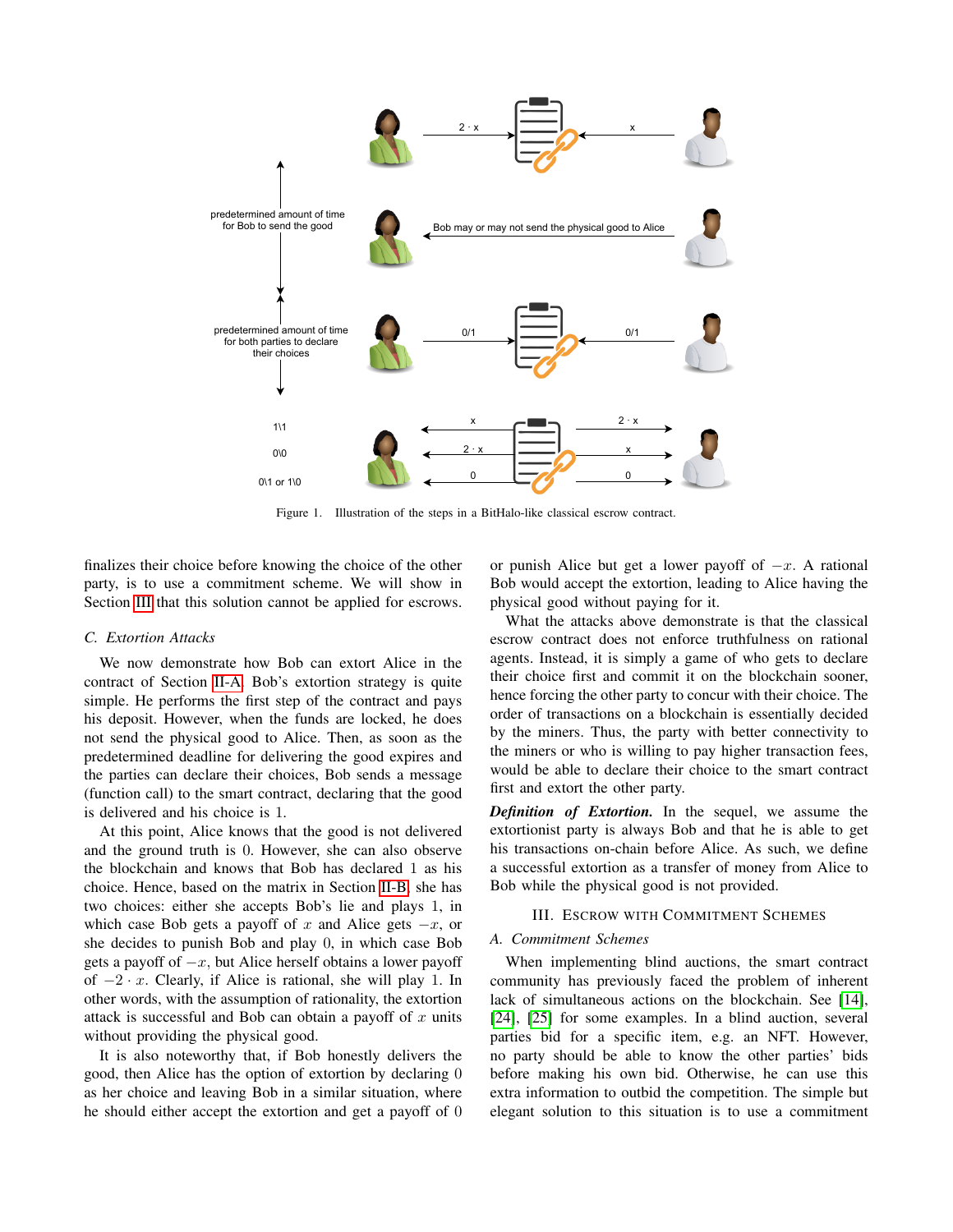scheme [\[16\]](#page-8-14). We use a smart contract with two phases. In the first phase, each party  $i$  chooses their bid  $b_i$  and a random nonce  $n_i$ . They then compute  $h(b_i, n_i)$  using a predetermined one-way hash function  $h$  and announce  $h(b_i, n_i)$  to the contract. The contract saves the hash value in its memory. In the second phase, after all parties have already declared their hash values, each party i sends the values of their bid and nonce, i.e.  $b_i$  and  $n_i$ , to the contract. The contract then computes  $h(b_i, n_i)$  and compares it with the hash value that is already saved. If it does not match, the bid is rejected. Otherwise, the bid is used in the auction. This is the simplest example of a commitment scheme. Basically, all parties have to commit to their bid first, without revealing it. Then, the bids will be revealed only after every party is already committed to their bid. The fact that each party has to choose their bid and commit to it before knowing the bids of other parties effectively mimics simultaneous actions.

## *B. Specification of an Escrow with Commitment Schemes*

Let us now consider integrating commitment schemes into the classical escrow contract of Section [II-A](#page-1-1) in order to mimic simultaneous action by Alice and Bob. The contract remains the same, except for how the choices are announced. We will have the following steps:

- 1) Alice and Bob each pay a deposit to the contract.
- 2) Bob has a predetermined amount of time to physically deliver the good to Alice.
- 3) At the expiry of Bob's time, both sides have a predetermined amount of time to pick their choice  $c_i \in \{0, 1\}$ and a random nonce  $n_i$  and announce the hash  $h(c_i, n_i)$ to the contract. The contract stores this hash.
- 4) After both sides have declared their hashes or the time of the previous step has passed, each party  $i$  announces the values of  $c_i$  and  $n_i$  to the contract. The contract computes  $h(c_i, n_i)$  and rejects the choice if this does not match the stored hash. Otherwise, it records the choice  $c_i$  of party i. There is of course a time limit for this step, too. As in the classical contract, if a party fails to announce their hash, choice or nonce in time, or if there is a mismatch in the hash, a default choice will be enforced by the contract, which is usually the choice that is most favorable to the other party.
- 5) The contract disburses or burns the deposit money according to the same table as in Section [II.](#page-1-0)

A summary of this process is illustrated in Figure [2.](#page-5-0)

## <span id="page-4-0"></span>*C. Extortion Attack*

At the first glance, it seems like this contract solves the problem. Since the parties are effectively acting simultaneously, the folklore game-theoretic analysis should be applicable. However, Bob can still perform an extortion attack.

Bob's extortion strategy is as follows: He performs Step 1 and pays the deposit. In Step 2, he does not send the good to Alice. Instead, he chooses  $c_{\text{Bob}} = 1$  and a nonce  $n_{\text{Bob}}$ and sends a message including the pair  $(c_{\text{Bob}}, n_{\text{Bob}})$  and an explanation of what they are to Alice. This message is sent via physical mail or any other delivery method that was supposed to be used for the physical good. In Step 3, he sends  $h(c_{\text{Bob}}, n_{\text{Bob}})$  to the contract. Note that all transactions on the blockchain are visible to Alice. So, at this point, Alice can easily check the hash and realize that Bob has committed to a 1 choice. As such, if Alice is a rational actor, she will be extorted just as in the previous case (Section [II-C\)](#page-3-2).

The subtle conceptual difference between using commitment schemes in an auction versus an escrow is that in the former the originator of a bid is incentivized to hide it in order to avoid other parties outbidding him, whereas in the latter Bob has an active interest in revealing his choice. Revealing the choice is the very action that enables him to extort Alice. As demonstrated by this example, commitment schemes can only mimic simultaneous actions when the data's originator is incentivized to hide it. This point is often overlooked by the open-source smart contract community.

#### *D. A Defense Against the Extortion Attack*

The shrewd reader would realize that there is an easyto-implement defense against the particular extortion attack of Section [III-C.](#page-4-0) We can edit the escrow smart contract so that each party  $j \in \{Alice, Bob\}$  can submit their guess of the other party's choice  $c_i$  and nonce  $n_i$  at any time after the hash  $h_i$  is announced to the contract. The contract can of course check the correctness of the guess by simply computing  $h(c_i, n_i)$ . If j guesses a correct  $c_i$  and  $n_i$  before a predetermined time and before  $i$  has unmasked them, then all the funds under the contract's control will be transferred to  $i$ . In other words, if Bob extorts Alice by revealing his choice and nonce, then Alice can prove this extortion to the contract and obtain all the funds.

It should be noted that this is simply a game of cat and mouse. While this defense stops the particular attack of Section [III-C,](#page-4-0) there is really no need for Bob to explicitly disclose the pair  $(c_{\text{Bob}}, n_{\text{Bob}})$  to Alice. All he has to do is to is to somehow prove to Alice that  $c_{\text{Bob}} = 1$ . He can do this by any means. For example, he can disclose  $h(c_{\text{Bob}}, n_{\text{Bob}})$ together with a witness-hiding proof [\[26\]](#page-9-1) showing that  $c_{\text{Bob}} = 1$ . More interestingly, Bob can prove  $c_{\text{Bob}} = 1$ without disclosing any information about  $n_{\text{Bob}}$  by means of an auxiliary smart contract. This is the subject of Section [IV](#page-4-1) and is an idea that can be extended to any escrow contract in order to attain our incontractability result.

# IV. THE AUXILIARY CONTRACT ATTACK

#### <span id="page-4-1"></span>*A. A Particular Attack on the Contract of Section [III](#page-3-0)*

Consider the escrow contract with commitment schemes as presented in Section [III.](#page-3-0) Suppose that Bob intends to extort Alice by proving to her that his choice  $c_{\text{Bob}}$  is 1 without revealing any information about his nonce  $n<sub>Bob</sub>$ . The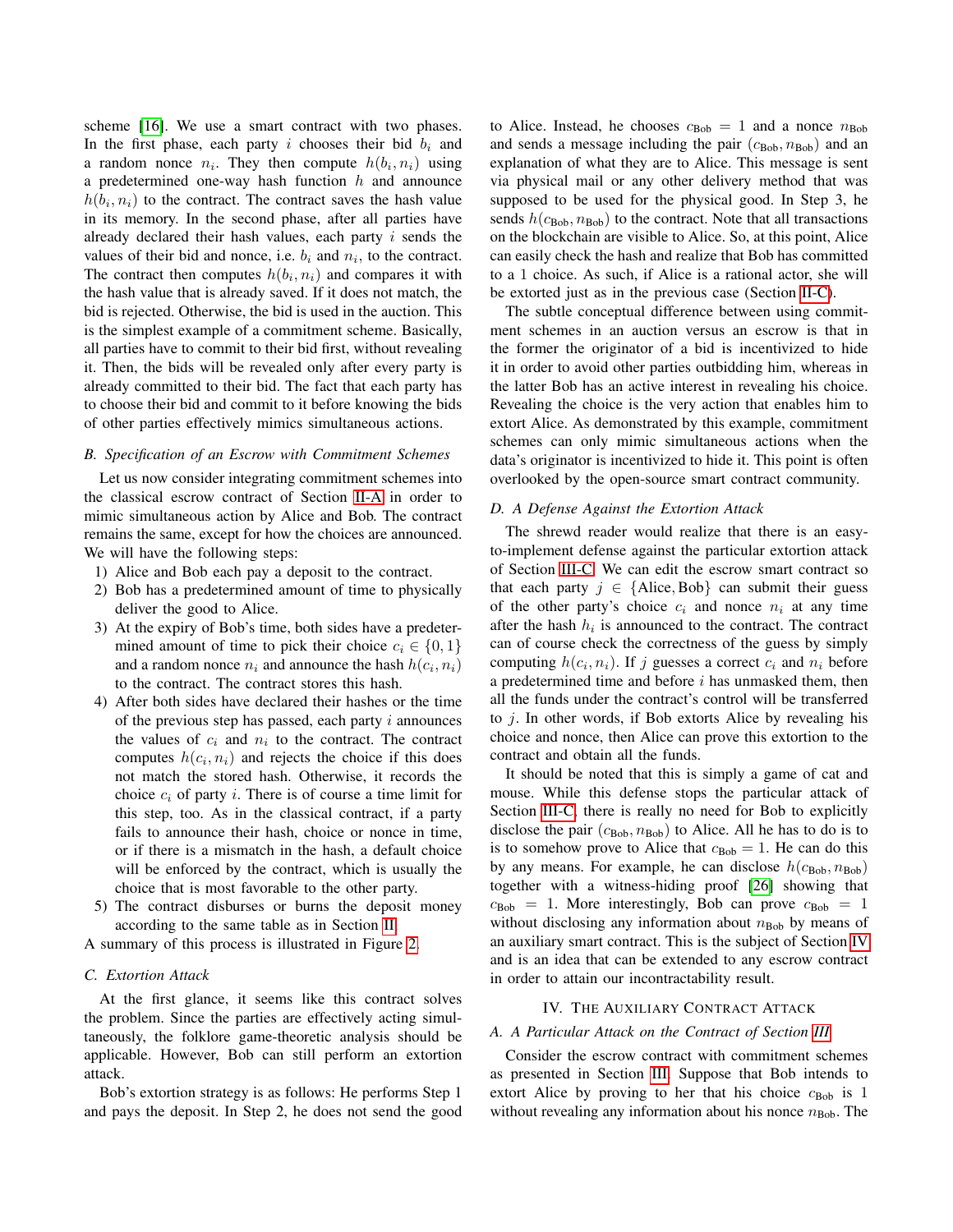

Figure 2. Illustration of the steps in an escrow contract with commitment schemes

<span id="page-5-0"></span>basic idea in an auxiliary contract attack is that Bob creates another smart contract (an auxiliary contract) in which he loses a significant sum of money if his choice  $c_{\text{Bob}}$  in the original escrow contract is not 1. He then points Alice to this contract. Since Alice knows that Bob is a rational actor, this effectively proves to her that Bob's choice has to be 1, which is all Bob needs to successfully extort Alice.

Let us now fill in the details of this attack. Bob's attack strategy is as follows: In Step 1, he pays the deposit to the escrow contract. In Step 2, he does not send the good to Alice. Instead, he chooses  $c_{\text{Bob}} = 1$  and a nonce  $n_{\text{Bob}}$  and computes the hash  $h_{\text{Bob}} = h(c_{\text{Bob}}, n_{\text{Bob}})$ . He then creates an auxiliary smart contract in which  $h_{\text{Bob}}$  is hard-coded. He pays this auxiliary contract a deposit of  $10 \cdot x$ , which is locked by the auxiliary contract and released to Bob only if he can provide a pair  $(c, n)$  such that  $c = 1$  and  $h(c, n) = h_{\text{Bob}}$ . In other words, Bob can get his auxiliary deposit of  $10 \tcdot x$  back only when he can prove to the auxiliary smart contract that  $c_{\text{Bob}} = 1$ . He then sends a pointer to this auxiliary smart contract, together with an explanation of what it is, to Alice. This is delivered by the same means that was supposed to be used for the physical good. In Step 3, Bob declares  $h_{\text{Bob}}$  to the escrow contract as his hash. At this point, Alice can see the auxiliary smart contract and the hash  $h_{\text{Bob}}$  that Bob has declared to the escrow contract. Based on this information, she knows that Bob will lose  $10 \cdot x$  units in the auxiliary contract if  $c_{\text{Bob}} \neq 1$ . Given that Bob is a rational actor and would not want to lose  $10 \cdot x$  units, Alice concludes that it must be the case that  $c_{\text{Bob}} = 1$ . As argued in the previous cases, this is enough for a rational Alice to yield to the extortion and declare a hash corresponding to  $c_{\text{Alice}} = 1$ .

#### *B. A General Attack on any Escrow Contract*

We now show our most general result: On any programmable blockchain with a Turing-complete smart contract language, every strictly two-party escrow contract for the sale of a physical good between rational parties Alice (the buyer) and Bob (the seller) is subject to extortion by Bob. We establish this result by extending the auxiliary contract attack above.

We identify six basic axioms that should be satisfied by every escrow contract. Our axioms are as follows:

1) Axiom of Phases: The escrow contract consists of three phases. In the first phase, the contract is initialized, e.g. it collects deposits from both sides and stores their public keys. In the second phase, the contract allows time for Bob to deliver the physical good to Alice. In the third phase, the two parties can interact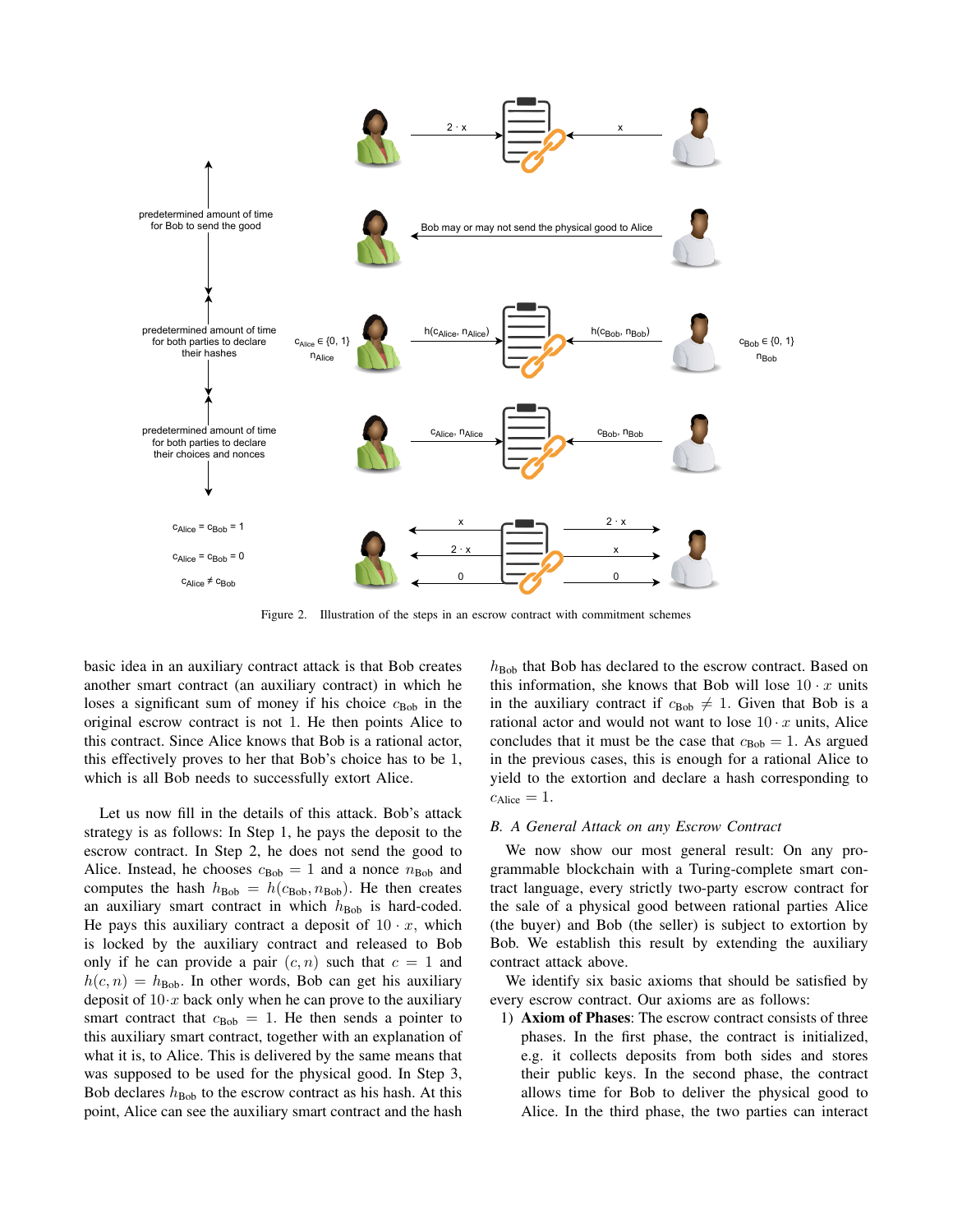with the contract. This interaction leads to the contract disbursing/burning the funds in a specific manner.

- 2) Axiom of Liveness: The escrow contract ensures that every rational party will continue their interaction with the contract and will not leave the process prematurely. One way of ensuring liveness is to enforce a default behavior whenever a party fails to take an action in its predetermined time. The default behavior can assume an action for this party that is significantly to their disadvantage or it can simply pay all the funds in the contract to the other party, hence penalizing the party that did not provide actions in time. This ensures that both parties are motivated to continue interacting with the contract until the end.
- 3) Axiom of Termination: The contract will terminate no later than a predetermined time t.
- 4) Axiom of Agreement: If both sides agree that the good was delivered, then Bob should obtain a total payoff of x and Alice should have a total payoff of  $-x$ . Similarly, if both sides agree that the good was not delivered, then they should both have a total payoff of 0.
- 5) Axiom of Incentives: Alice's total payoff is strictly less than  $-x$  if the two sides do not agree on whether the good was delivered.
- 6) Axiom of Boundedness: There exists a constant  $m \in$  $(0, \infty)$  such that the total payoff of each party in the escrow contract is always in the range  $[-m, m]$ .

We believe the six axioms above must be satisfied by every escrow contract. The nature of a sales escrow forces the phase axiom, since Bob should at some point be given time to deliver the good off-chain. Moreover, a contract that does not satisfy liveness should be considered buggy and unacceptable, since a rational party might simply stop interacting with the contract before the process is over, possibly to the detriment of the other party. Similarly, a non-terminating contract is certainly undesirable for a oneoff sale. The axiom of agreement is also part of the natural definition of an escrow. If the good is provided and both sides agree about this, then of course  $x$  units of currency must move from the buyer to the seller. Similarly, if both sides agree that the good was not delivered, no money should change hands. The axiom of incentives is required because if the good is delivered (which cannot be checked on-chain by the contract) then Alice's payoff must be at most  $-x$ even if there is no agreement. Of course, a similar axiom for Bob should also hold in a correctly-designed escrow smart contract, but since we are considering Bob to be the attacker and his attack is based on forcing agreement, we do not need such an axiom in our reasoning. Finally, the axiom of boundedness requires that it is not possible for a party to win/lose an arbitrarily large amount of money in the contract.

Note that we make no assumptions on the steps and process of the first phase, or the actions that are available to the parties in the third phase.

Consider Phase 3 of the escrow contract. We do not assume anything particular about this phase. So, each party may have arbitrarily many possible action choices and, based on how the escrow contract is designed, may also be able to take a sequence of actions. Let  $\Sigma_{Alice}$  and  $\Sigma_{Bob}$  be the set of strategies available to Alice and Bob, respectively. A strategy is simply a recipe that, given the history of the actions taken by the two sides until this point in time, produces a suggestion for the next action to be taken by the player. In other words, a strategy for a player is simply a function mapping histories of actions to actions available to this player at the current point in the contract.

Suppose that Alice plays  $\sigma_{Alice} \in \Sigma_{Alice}$  and Bob plays  $\sigma_{\text{Bob}} \in \Sigma_{\text{Bob}}$ . Then Alice's utility/payoff  $u_{\text{Alice}}(\sigma_{\text{Alice}}, \sigma_{\text{Bob}})$ is the sum of moneys paid by the contract to Alice minus the sum of deposits paid by Alice to the contract. Bob's utility  $u_{\text{Bob}}(\sigma_{\text{Alice}}, \sigma_{\text{Bob}})$  is defined analogously.

The axiom of agreement can be formalized as follows: there exists a strategy pair  $(\sigma_{Alice}^1, \sigma_{Bob}^1) \in \Sigma_{Alice} \times \Sigma_{Bob}$  that signifies both sides are agreeing that the good was delivered and a strategy pair  $(\sigma_{Alice}^0, \sigma_{Bob}^0) \in \Sigma_{Alice} \times \Sigma_{Bob}$  that signifies both sides are agreeing that the good was not delivered<sup>[¶](#page-6-0)</sup>. Moreover, we have:

- $u_{\text{Alice}}(\sigma_{\text{Alice}}^1, \sigma_{\text{Bob}}^1) = -x,$
- $u_{\text{Bob}}(\sigma_{\text{Alice}}^1, \sigma_{\text{Bob}}^1) = x,$
- $u_{\text{Alice}}(\sigma_{\text{Alice}}^0, \sigma_{\text{Bob}}^0) = u_{\text{Bob}}(\sigma_{\text{Alice}}^0, \sigma_{\text{Bob}}^0) = 0.$

Based on the axioms above, Bob can extort Alice if he can prove to Alice in Phase 2 that he will play  $\sigma_{\text{Bob}}^1$ . If Bob can provide such a proof, then Alice either plays a strategy that agrees with Bob and leads to a payoff of  $-x$  for Alice and x for Bob, or she plays a strategy that disagrees with Bob and gets a lower payoff according to the axiom of incentives. A rational Alice would agree with Bob and play  $\sigma_{Alice}^1$ , leading to a successful extortion<sup>®</sup>.

We now show how Bob can provide this proof using two auxiliary smart contracts. As usual, Bob performs Phase 1 of the escrow contract normally, paying any potential deposits that he has to pay. In Phase 2, he does not send the physical good to Alice. Instead, he forms two auxiliary smart contracts. We call these the *commitment* contract and the *uniqueness* contract.

Bob pays the commitment contract a deposit of  $2 \cdot m +$ 1 units. The commitment contract mimics Phase 3 of the escrow contract[\\*](#page-6-2), with the following modifications:

<span id="page-6-1"></span><span id="page-6-0"></span><sup>¶</sup>The strategy pairs might not be unique.

<sup>&</sup>lt;sup>||</sup>Alice might play another strategy that agrees with  $\sigma_{\text{Bob}}^1$ . However, the payoffs will be the same.

<span id="page-6-2"></span><sup>\*</sup>We can create contracts that mimic/simulate other contracts because we assume our smart contract language is Turing-complete. Hence, we can always use a universal Turing machine or its variants for our simulations. In practice, creating these simulating contracts in high-level languages such as Solidity is just a matter of changing a few lines of code.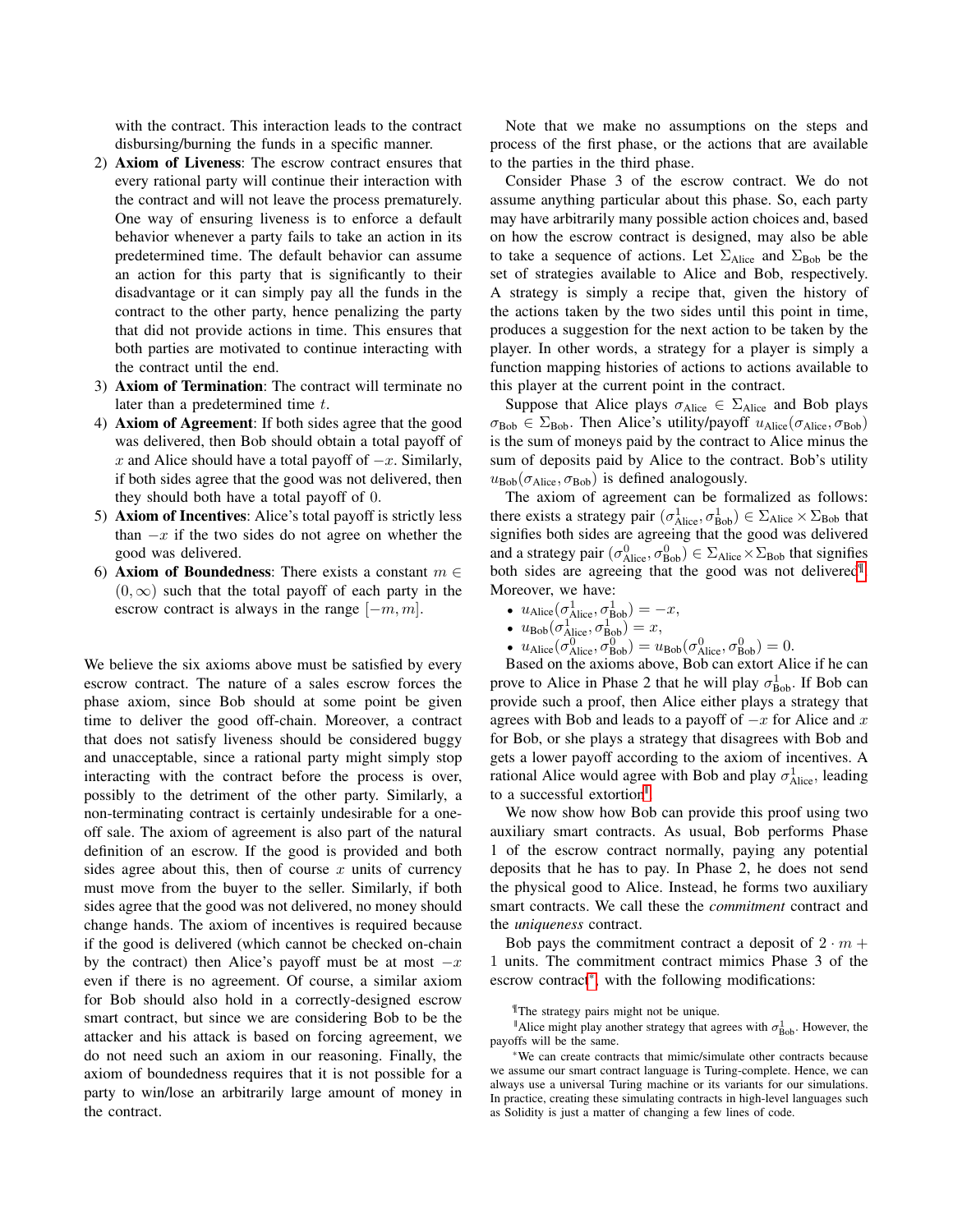- The commitment contract only accepts interactions with Bob, i.e. only Bob can call its functions.
- Suppose an action (function call) is taken in the escrow contract. This action will be mimicked in the commitment contract if Bob provides the original function call (which was meant for the escrow contract) to the commitment contract. Note that this should necessarily include the original timestamps and signatures. For example, if Bob wants to mimic a move taken by Alice, then the commitment contract expects a function call from Bob that provides the entirety of the function call that was made by Alice, including its timestamp and Alice's signature.

• Bob's deposit of  $2 \cdot m + 1$  units is released to him by the commitment contract if and only if he plays  $\sigma_{\text{Bob}}^1$ . At this point, it is clear that Bob is committed to play  $\sigma_{\text{Bob}}^1$ in the commitment contract, or else he loses his deposit. Moreover, the deposit amount is  $2 \cdot m + 1$ , so such a loss cannot possibly be mitigated by earnings in the original contract. However, he needs to convince Alice that he will play  $\sigma_{\text{Bob}}^1$  in the original escrow contract, not in the commitment contract. This is the role of the second auxiliary contract, which is called the *uniqueness* contract.

The uniqueness contract takes a deposit of  $4 \cdot m + 3$  from Bob and locks it until a predetermined time  $t' > t$ . This contract also has a module for mimicking Phase 3 of the escrow contract. While the money is locked, i.e. until time  $t'$ , the uniqueness contract allows interactions by Alice. If Alice can provide two prefixes of runs of Phase 3 of the escrow contract (with correct timestamps and signatures) in which Bob took different strategies, then the uniqueness contract would pay the entirety of the  $4 \cdot m + 3$  units of deposit to Alice. Otherwise, when time  $t'$  passes, the deposit will be refunded to Bob. The role of the uniqueness contract is to ensure that Bob will use the same strategy in the escrow contract and the commitment contract.

Bob sends pointers to these auxiliary contracts, together with an explanation of the attack, to Alice. This is sent via the same means that was to be used for delivering the physical good. At this point, given that Bob is rational, Alice knows that Bob will play the same exact strategy in the escrow contract and the commitment contract  $(†)$ . Otherwise, Alice would be able to steal Bob's deposit from the uniqueness contract. Given that this deposit is for  $4 \cdot m + 3$ units, losing it cannot be compensated by earnings in the other two contracts. So, a rational Bob would play the same strategies in both the original and the commitment contract in order to keep his uniqueness deposit. Moreover, Alice also knows that Bob must play  $\sigma_{\text{Bob}}^1$  in the commitment contract (‡) or else he loses his deposit to the commitment contract. Putting  $(\dagger)$  and  $(\dagger)$  together, it is proven to Alice that Bob will play  $\sigma_{\text{Bob}}^1$  in the escrow contract. Just as in the previous cases, this is enough for the extortion to be successful assuming that Alice is also rational.

Based on the discussion above, we have the following theorem:

<span id="page-7-0"></span>Theorem 1. *Every strictly two-party escrow contract for the sale of a physical good that is deployed between rational parties on a Turing-complete programmable blockchain enables the seller to extort the buyer, i.e. obtain payment without providing the physical good.*

In other words, it is impossible to buy and sell physical goods securely on the blockchain. Any escrow smart contract on a Turing-complete blockchain would either (i) rely on a third-party or (ii) have irrational contracting parties, i.e. parties who are willing to sacrifice their own payoff to punish the other party, or (iii) enable extortion.

*Assumptions.* We conclude this section by noting that every assumption made in Theorem [1](#page-7-0) was used in our attack:

- Rationality. If Alice is not rational, she can stick to the truth and therefore punish Bob when he lies. However, this leads to a lower payoff for herself, too. The extortion is only successful when Alice values her own payoff more than punishing Bob. Alice's rationality is also the reason why she cannot ignore Bob's extortion messages. Ignoring the messages will lead to a lower payoff and is hence irrational. Bob's rationality is also a central assumption in the auxiliary contract attack. Alice's conviction that Bob plays  $\sigma_{\text{Bob}}^1$  is based on the assumption that Bob is rational and would not want to lose his deposits in the two auxiliary contracts.
- Trusted Third-party. Adding a trusted third-party as an escrow agent would of course solve the problem of extortion. There are other ways of using a trusted third-party, too. The third-party does not necessarily have to interact with the contract or even with both parties. For example, Alice can ask a third-party to receive the physical package on her behalf and give her only one bit of information: whether the contents of the package were the desired physical good. However, using a trusted third-party is undesirable as argued in Section [I.](#page-0-1)
- Turing-completeness. We rely on Turing-completeness in creating auxiliary contracts (commitment and uniqueness) that simulate parts of the original contract.
- Axioms. As mentioned above, the axioms are necessary parts of any sales escrow contract. We believe a contract that does not satisfy one of our axioms cannot be considered a sales escrow. Moreover, every axiom is used either explicitly or implicitly in our extortion attack: (1) our auxiliary contracts simulate only Phase 3 of the escrow;  $(2-3)$  we assume every pair of strategies has a well-defined payoff. This is based on both liveness and termination. Moreover, the time  $t$  is used in the construction of our uniqueness contract; (4–5) the extortion is based on an argument of rationality that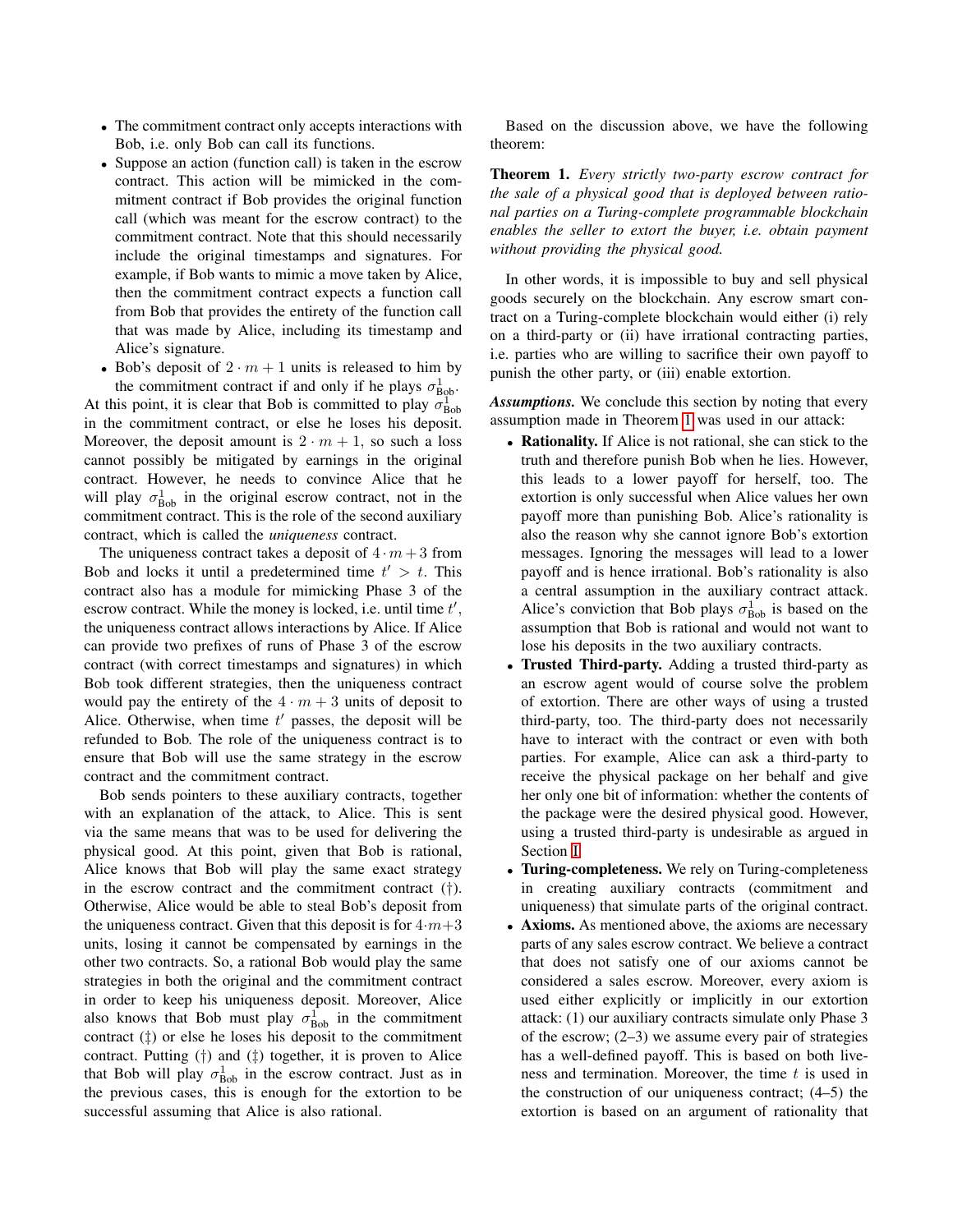depends on payoffs satisfying the axioms of agreements and incentives; (6) the bound  $m$  is used for setting the deposit amounts in both auxiliary contracts.

# V. CONCLUSION

We considered the problem of forming an escrow smart contract for the sale of a physical good when the parties are unwilling to rely on a trusted third-party. We first showed that the classical BitHalo-like escrow contracts suffer from a vulnerability to extortion attacks. We also showed that the folklore analysis of these protocols has a major gap due to absence of simultaneous actions. Moreover, this gap cannot be closed by replacing simultaneous actions with commitment schemes. Finally, we proved that assuming a Turing-complete smart contract programming language and rational actors, every strictly two-party escrow contract is vulnerable to a general extortion attack using two auxiliary contracts. This is, in a sense, the first incontractability result for programmable blockchains.

#### ACKNOWLEDGMENTS

The research was partially supported by the HKUST– Kaisa Joint Research Institute Project Grant HKJRI3A–055 and HKUST Startup Grant R9272.

## **REFERENCES**

- [1] A. Goharshady, "Irrationality, extortion, or trusted thirdparties: Barriers to buying physical goods securely on the blockchain," Tech. Rep., 2021. [Online]. Available: <https://hal.archives-ouvertes.fr/hal-03322546/document>
- <span id="page-8-0"></span>[2] Amazon.com, Inc., "Selling plans," 2021. [Online]. Available: [https://sell.amazon.co.uk/pricing?ref](https://sell.amazon.co.uk/pricing?ref_=sduk_soa_sell_pricing)\_=sduk\_soa\_sell\_pricing
- <span id="page-8-1"></span>[3] K. Weise, "Amazon knows what you buy. and it's building a big ad business from it," *The New York Times*, 2019. [Online]. Available: [https://www.nytimes.com/2019/01/](https://www.nytimes.com/2019/01/20/technology/amazon-ads-advertising.html) [20/technology/amazon-ads-advertising.html](https://www.nytimes.com/2019/01/20/technology/amazon-ads-advertising.html)
- <span id="page-8-2"></span>[4] D. Mattioli, "Amazon scooped up data from its own sellers to launch competing products," *The Wall Street Journal*, 2020. [Online]. Available: [https://www.wsj.com/articles/](https://www.wsj.com/articles/amazon-scooped-up-data-from-its-own-sellers-to-11587650015) [amazon-scooped-up-data-from-its-own-sellers-to-11587650015](https://www.wsj.com/articles/amazon-scooped-up-data-from-its-own-sellers-to-11587650015)
- <span id="page-8-3"></span>[5] United States Congress, "H.R.757 - North Korea sanctions and policy enhancement act," 2016. [Online]. Available: <https://www.congress.gov/bill/114th-congress/house-bill/757>
- <span id="page-8-4"></span>[6] J. Wen, F. Meng, T. Ying, and Y. Belhassen, "A study of segmentation of cannabis-oriented tourists from china based on motivation," *Current Issues in Tourism*, vol. 23, no. 1, pp. 36–51, 2020.
- <span id="page-8-5"></span>[7] LocalEtheruem Pty Ltd, "How our ethereum escrow smart contract works," Tech. Rep., 2017. [Online]. Available: [https://blog.localcryptos.com/](https://blog.localcryptos.com/how-our-escrow-smart-contract-works/) [how-our-escrow-smart-contract-works/](https://blog.localcryptos.com/how-our-escrow-smart-contract-works/)
- <span id="page-8-6"></span>[8] S. Besedin and A. Mitrokhin, "Decentralized escrow whitepaper," Tech. Rep., 2017. [Online]. Available: [https:](https://descrow.com/images/WP_en.pdf) [//descrow.com/images/WP](https://descrow.com/images/WP_en.pdf)\_en.pdf
- <span id="page-8-7"></span>[9] K. Viktorov and K. Hollands, "White paper for project EscrowBlock," Tech. Rep., 2018. [Online]. Available: [https://escrowblock.net/assets/docs/EscrowBlock](https://escrowblock.net/assets/docs/EscrowBlock_White_Paper_EN.pdf) White\_Paper\_[EN.pdf](https://escrowblock.net/assets/docs/EscrowBlock_White_Paper_EN.pdf)
- <span id="page-8-8"></span>[10] K. Y. Cheung, "Escrow my ether: Open source ethereum escrow dapp," Tech. Rep., 2017. [Online]. Available: <http://escrowmyether.com/#readme>
- <span id="page-8-9"></span>[11] D. Zimbeck, S. Donato, A. Hahn, P. Sloin, and G. Meacci, "BitHalo: Mother of smart contracts and a decentralized market for everything," Tech. Rep., 2014. [Online]. Available: <https://bithalo.org/>
- <span id="page-8-10"></span>[12] "EthCrow: decentralized escrow service using the ethereum blockchain," Tech. Rep., 2017. [Online]. Available: [https:](https://github.com/nedodn/ethcrow) [//github.com/nedodn/ethcrow](https://github.com/nedodn/ethcrow)
- <span id="page-8-11"></span>[13] A. Lee and G. Galloway, "Trustless two-party escrow via ethereum," Tech. Rep., 2018. [Online]. Available: <https://github.com/gsgalloway/ethereum-escrow>
- <span id="page-8-12"></span>[14] Ethereum Foundation, "Solidity by example," Tech. Rep., 2016. [Online]. Available: [https://docs.soliditylang.org/en/v0.](https://docs.soliditylang.org/en/v0.5.3/solidity-by-example.html) [5.3/solidity-by-example.html](https://docs.soliditylang.org/en/v0.5.3/solidity-by-example.html)
- <span id="page-8-13"></span>[15] G. Brassard, D. Chaum, and C. Crépeau, "Minimum disclosure proofs of knowledge," *Journal of computer and system sciences*, vol. 37, no. 2, pp. 156–189, 1988.
- <span id="page-8-14"></span>[16] O. Goldreich, *Foundations of cryptography*. Cambridge university press, 2007.
- <span id="page-8-15"></span>[17] K. Chatterjee, A. K. Goharshady, and A. Pourdamghani, "Probabilistic smart contracts: Secure randomness on the blockchain," in *IEEE ICBC*, 2019, pp. 403–412.
- <span id="page-8-16"></span>[18] K. Chatterjee, A. K. Goharshady, and Y. Velner, "Quantitative analysis of smart contracts," in *ESOP*, 2018, pp. 739–767.
- [19] K. Chatterjee, A. K. Goharshady, R. Ibsen-Jensen, and Y. Velner, "Ergodic mean-payoff games for the analysis of attacks in crypto-currencies," in *CONCUR*, pp. 11:1–11:17.
- [20] K. Chatterjee, A. K. Goharshady, and E. K. Goharshady, "The treewidth of smart contracts," in *SAC*, 2019, pp. 400–408.
- [21] L. Zhang, Y. Wang, F. Li, Y. Hu, and M. H. Au, "A gametheoretic method based on q-learning to invalidate criminal smart contracts," *Information Sciences*, vol. 498, pp. 144– 153, 2019.
- [22] Y. Lewenberg, Y. Bachrach, Y. Sompolinsky, A. Zohar, and J. S. Rosenschein, "Bitcoin mining pools: A cooperative game theoretic analysis," in *AAMAS*, 2015, pp. 919–927.
- <span id="page-8-17"></span>[23] B. Johnson, A. Laszka, J. Grossklags, M. Vasek, and T. Moore, "Game-theoretic analysis of DDoS attacks against bitcoin mining pools," in *FC*, 2014, pp. 72–86.
- <span id="page-8-18"></span>[24] A. K. Goharshady, A. Behrouz, and K. Chatterjee, "Secure credit reporting on the blockchain," in *IEEE Blockchain*, 2018, pp. 1343–1348.